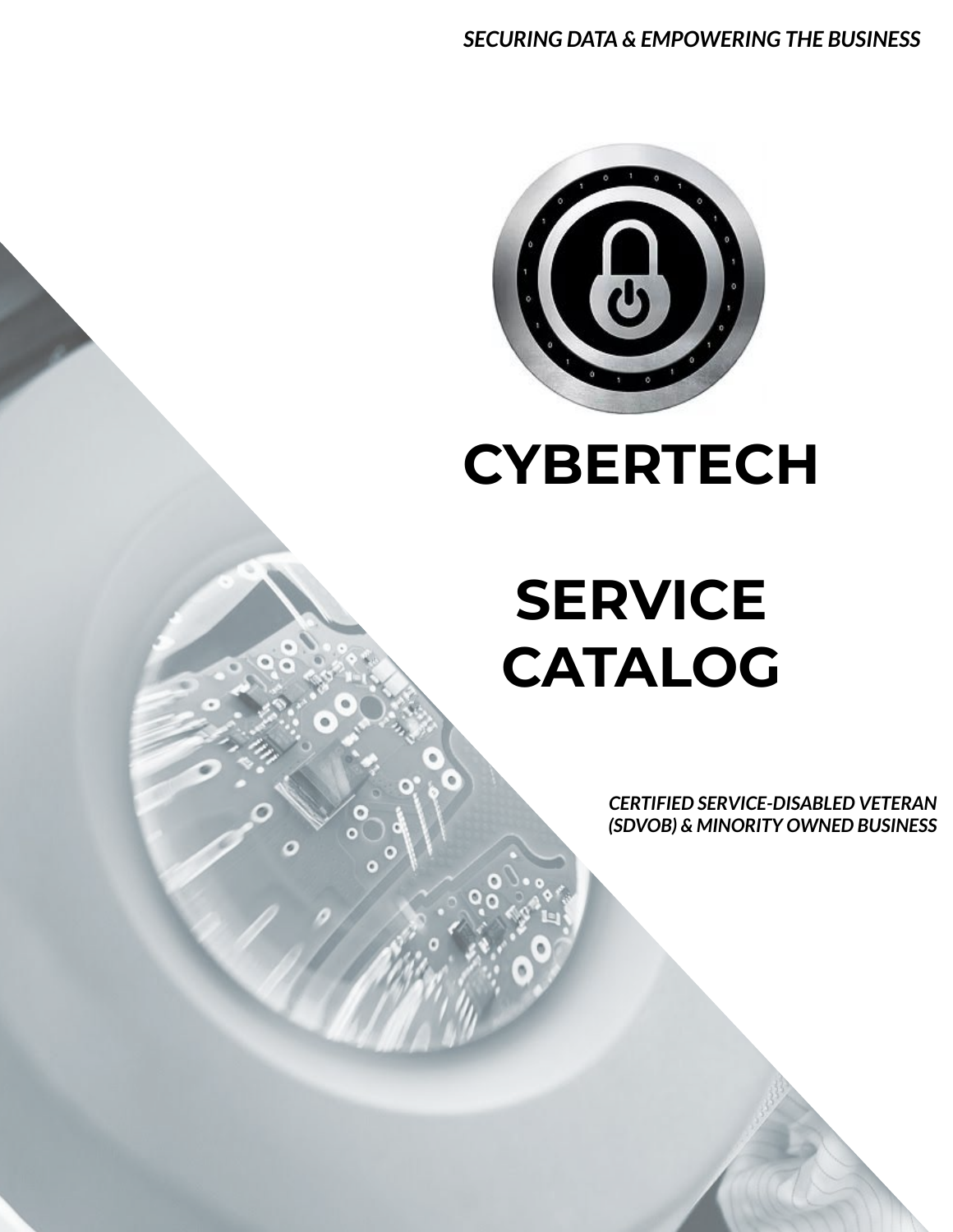## **CYBERSECURITY ASSESSMENTS**

**CYBERSECURITY ASSESSMENTS IDENTIFY GAPS IN PEOPLE, PROCESS & TECHNOLOGY. MEASURING HOW EFFECTIVE YOUR SECURITY CAPABILITIES HOLD UP AGAINST TECHNIQUES USED BY CYBER CRIMINALS IS KEY. ASSESSMENTS CAN HELP VALIDATE SECURITY INVESTMENTS ARE SUFFICIENT.**

- INTERNAL ASSESSMENTS
- EXTERNAL ASSESSMENTS
- RISK MANAGEMENT & FRAMEWORK **ASSESSMENTS**
- PROGRAM MATURITY ASSESSMENTS

**HOW DOES YOUR SECURITY PROGRAM MEASURE AGAINST BEST PRACTICES, FRAMEWORKS, & PEERS?**

> *CYBERTECH HAS THE EXPERTS TO ASSESS YOUR SECURITY POSTURE AND ASSIST IN BUILDING A SOLID SECURITY PROGRAM*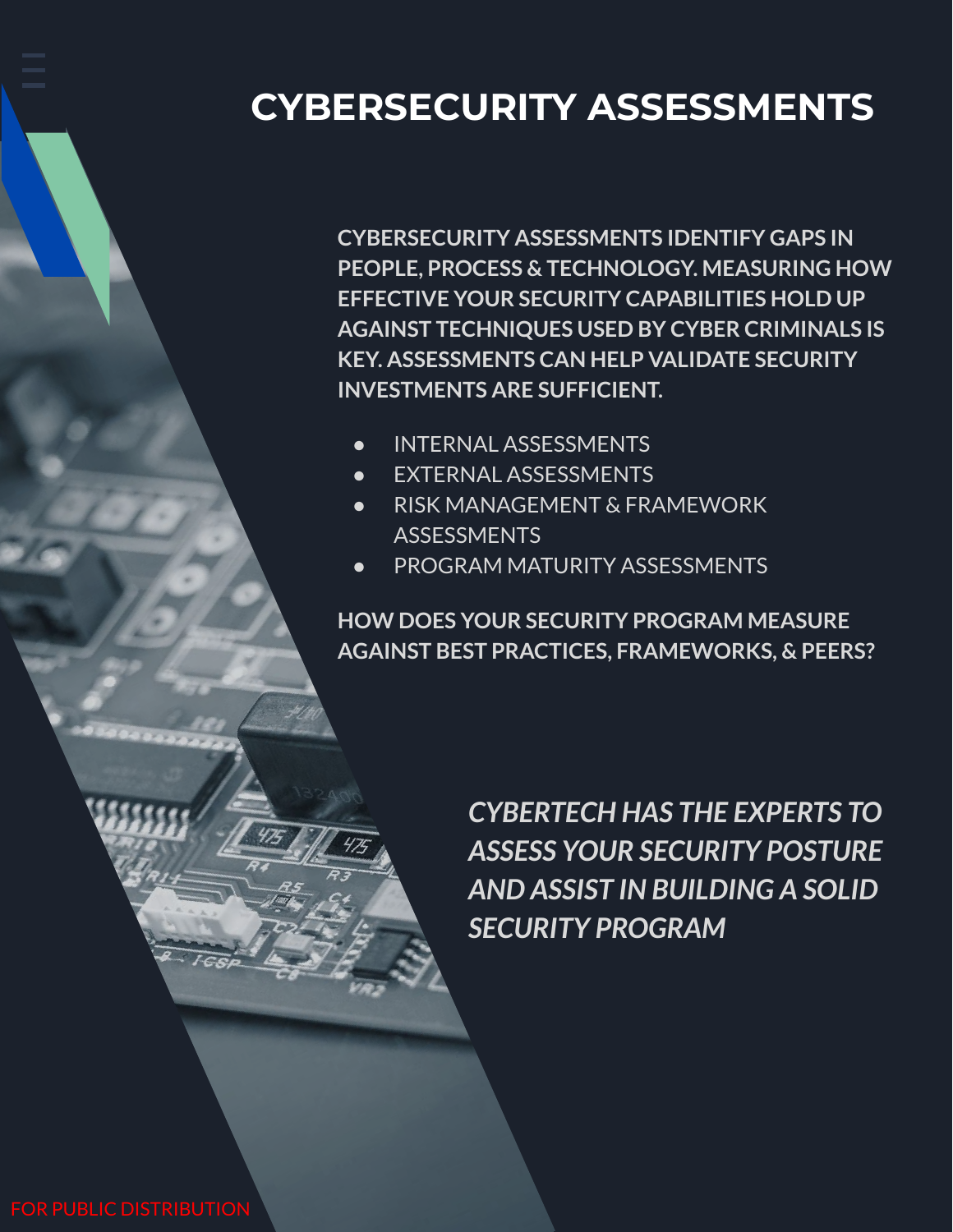#### **CYBER ADVISORY & STRATEGY**

**CREATING A SOLID SECURITY PROGRAM CAN BE DIFFICULT AND TIME CONSUMING. CYBERTECH WILL CREATE YOUR STRATEGY THAT ALIGNS WITH YOUR CORPORATE DIGITAL TRANSFORMATION STRATEGY.**

- CISO AS A SERVICE (CISOaaS)
- **SECURITY PROGRAM STRATEGY**
- GOVERNANCE, RISK & COMPLIANCE
- METRICS/REPORTING
- BOARD LEVEL PRESENTATIONS
- DATA PRIVACY & PROTECTION
- INCIDENT RESPONSE & DATA BREACH PLANS
- MERGER & ACQUISITION DUE DILIGENCE

**ARE YOU SPEAKING THE SAME LANGUAGE AS THE BUSINESS TO ARTICULATE CYBER RISK EFFECTIVELY?**

> *CYBERTECH HAS THE EXPERTS TO ADVISE ON ANY CYBER DOMAIN. LET US ASSIST IN BOARD LEVEL PRESENTATIONS AND MEASURING YOUR PROGRAM MATURITY WITH REPORTING (KRIs, KCIs, & KPIs).*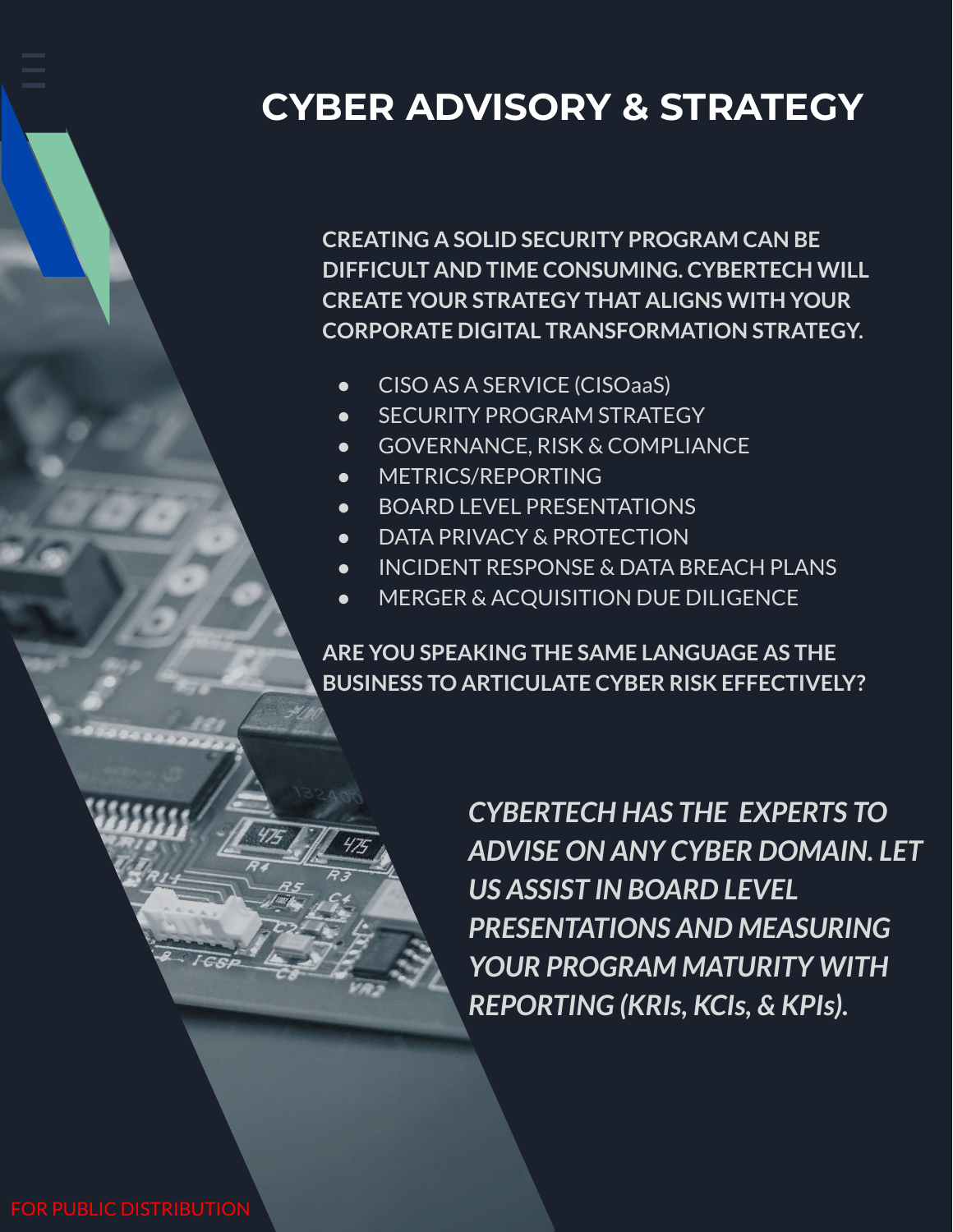## **PROFESSIONAL SERVICES**

**HIRING TALENTED CYBERSECURITY PROFESSIONALS WITH SPECIFIC REQUIREMENTS CAN BE CHALLENGING AND COSTLY. CYBERTECH CAN COMPLEMENT YOUR SECURITY TEAM BY OFFERING IN DEPTH SECURITY KNOWLEDGE AND SKILL SETS TO ASSIST IN SOLVING NEW AND OLD CYBER PROBLEMS.**

- **•** SECURITY ARCHITECTURE
- DEPLOYMENT OF SECURITY TECHNOLOGIES
- PRODUCT ROADMAP
- THREAT & VULNERABILITY MANAGEMENT
- SECURITY AUTOMATION, ORCHESTRATION & RESPONSE (SOAR)

**DO YOU HAVE THE RIGHT TECHNOLOGIES PROTECTING YOUR COMPANY?**

> *CYBERTECH HAS THE BLUEPRINT FOR DEPLOYING AND OPERATIONALIZING TECHNOLOGIES TO HELP PROTECT YOU FROM THE NEXT CYBER ATTACK.*